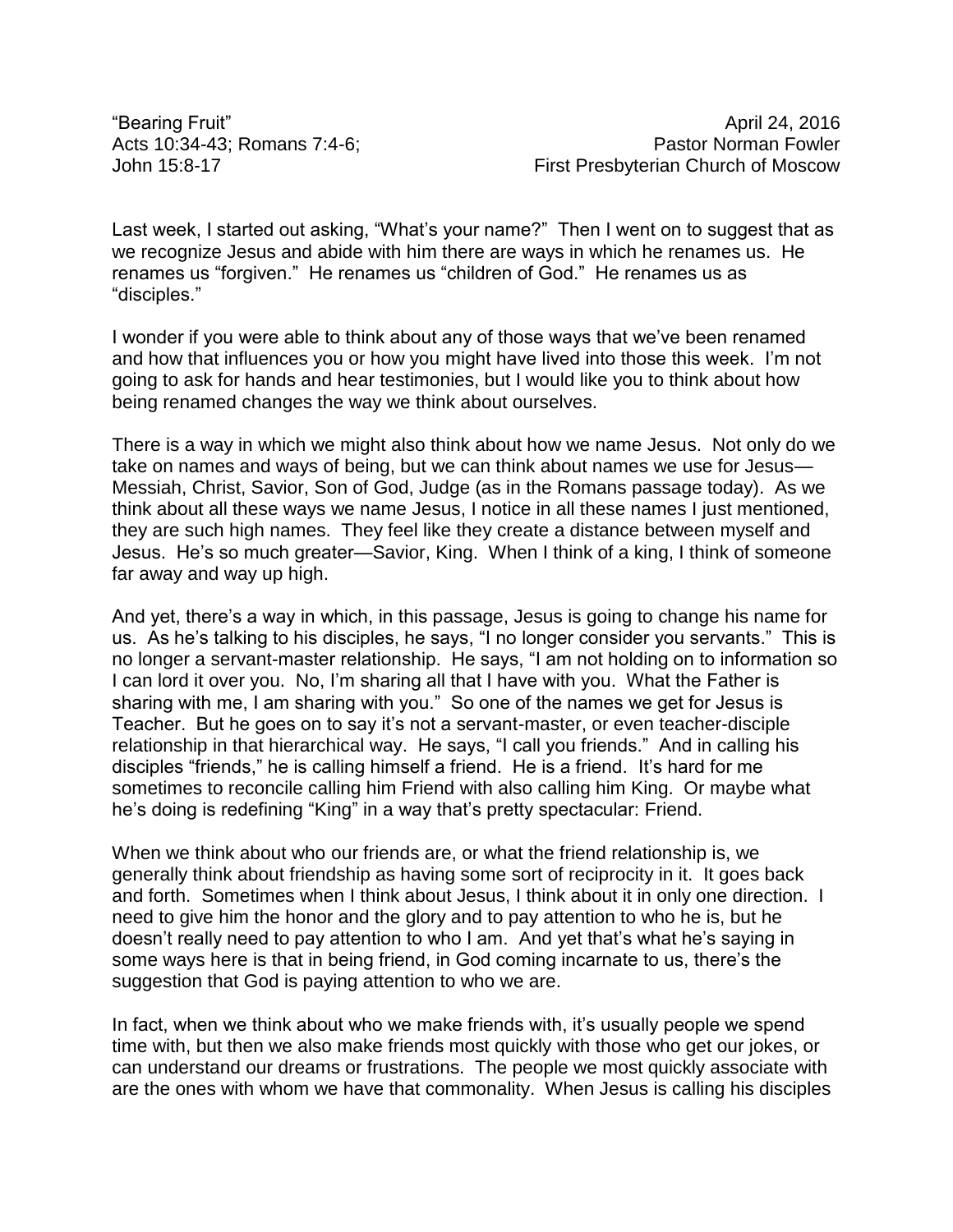"friends," he's saying, "I get you," in some ways, and inviting us to recognize that we can "get" him. We can get that love of God that he is bringing. So as we begin to think about him inviting us into that friend relationship, that reciprocity, we have that sense of understanding each other—knowing that he gets us and that we begin to get him.

It's interesting to think about what happens with friendships because sometimes it's said that who you are is indicative of who your friends are. We get shaped by our friendships. We talked about how this works with Jesus in the idea of abiding. We talked about how when we live somewhere, pathways start to form. When you live with Jesus, pathways start to form. He's the master of life, and just as we would go to a Master Gardener to learn about gardening, he's somebody we would listen to. So it is with our friendships. Our friendships help form and shape us. Something comes out of them.

I went to a talk this week where a professor was suggesting that when we believe something or think something, that belief or that thought can be deepened just by meeting somebody else who believes the same thing. In some ways this is a good thing. If we're gardeners and we meet somebody else who's gardening, it reinforces that and we can begin to form a relationship around gardening. Or if I were a quilter or a basketball player or any number of other things, I could form relationship with others who have the same interest. In some ways that's a great thing because we move into those relationships around a similar thing we appreciate.

I think there's also a shadow side to this, and that is that we can begin to think something, and we hear somebody else thinks similar to what we do, so we can go off in that direction. If it's simply an opinion that we begin to shape together, the problem is that in this world there's something we call reality. We have to deal with reality, yet we can easily try to deny reality. I think some famous singer recently came out and said he was a flat-earther. You know, I can believe that the earth is flat and I can find other people who believe the earth is flat. That doesn't mean I am dealing in reality. How do we shape our reality? How do we recognize reality? And how do I not just find a group of people who have similar views as my own and think I've found reality? These days it's so easy to just find that group and stay inside that group and never hear another way of thinking. So I could be a flat-earther. I could be all kinds of things.

When Jesus invites us to be his friends, he's inviting us into kind of an interest group. I think it's an interest group that is interested in reality, and that he wants to help us see what is central to that reality. He wants us to join together into a community that is about that reality. There are a couple of ways to define what he is talking about. I think it was in the Acts passage where it says, "Now I understand God shows no partiality, but anywhere where God is feared and you work righteousness." I'm not talking about your works righteousness. What is being said there is where there is energy (the word "work" is energy) you develop that working righteousness.

So there are two pieces to that. The recognition, the wonder about who God is, that incredible awe, the sense that God is incredible and needs to be paid attention to, and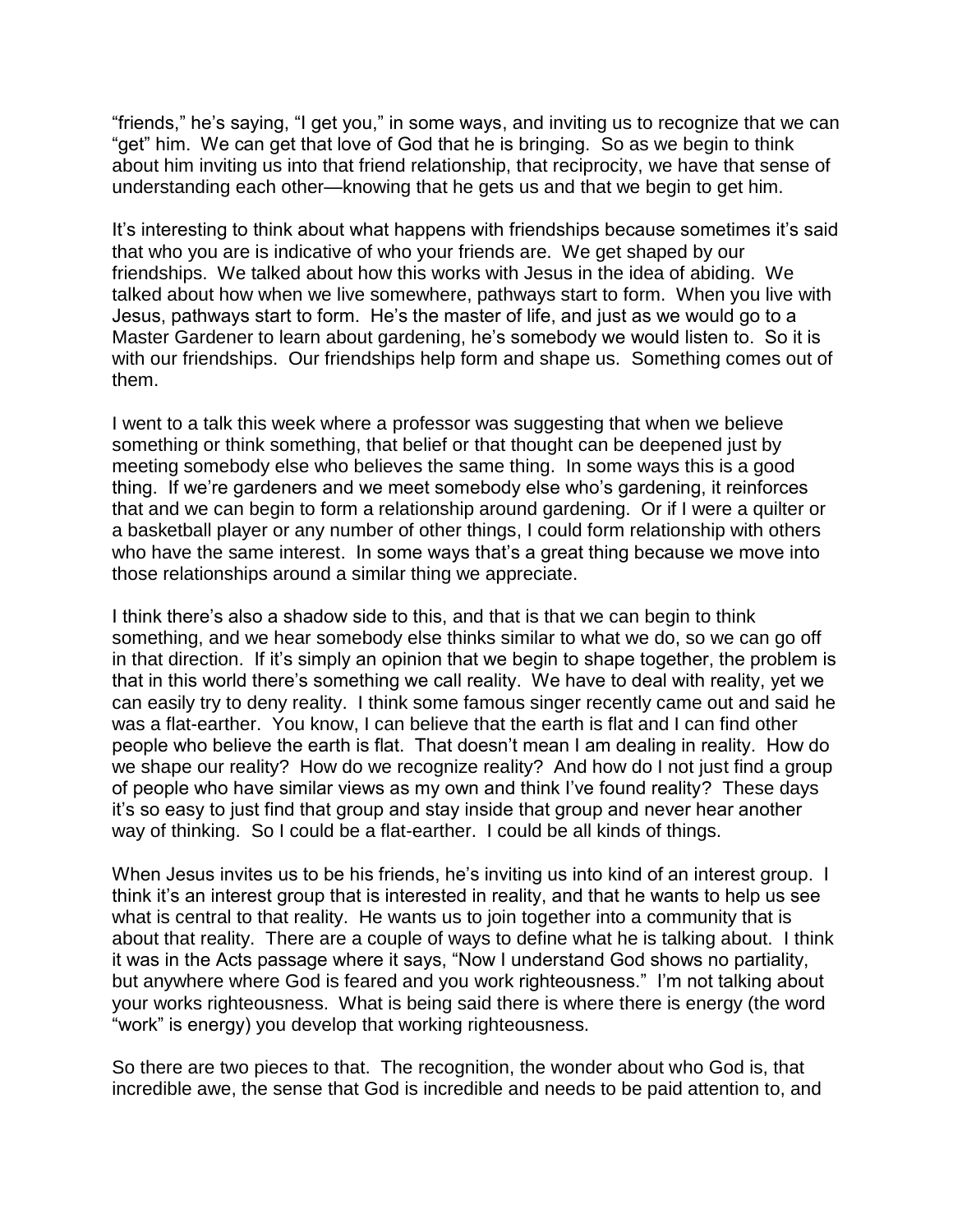that we're working righteousness—we are giving our energy to right relationships. That's what righteousness means.

Now I think Jesus is saying the same thing in a different way. He's saying, "I give you a new commandment." I always struggle a little bit with the word "commandment" but if you think about it in this way, what he's saying is, "I give you a purpose. If you work out my purpose, if you deal with this purpose I'm describing for you, you're my friends because that's what we're about." And what does he say that purpose is? To love one another as I have loved you. It's that idea of choosing to care for the other.

How does that fit with the idea of that danger we have of just going off into our own little areas and groups? Well, when we allow him to make that love of each other our purpose, to recognize his love and the love of each other as core, one of the things about that core is to say you can't just love the people you're with. You've got to pay attention to the people around you. You've got to pay attention to others because that's what God's love is. It's about paying attention, not only to the people we're closest to, but to everyone. In fact, Jesus says in Matthew that we don't even count it important if a friend dies for a friend, but when someone dies for someone who is not...

He's pointing us outward. He's saying we can't just stay right here with our group. We've got to pay attention to the world around us. We've got to care about each other. I'm thankful we have each other, and that he calls us into this wonderful group that supports and cares for each other, but it's not so that we not pay attention to the world and the struggles and the troubles that we've got. In fact, it feels to me like he says we have to deal with them more than people who aren't aware of Christ. If we're going to follow Christ, we have to pay attention to the world we live in and care about it. We have to live in the world and care about the people around us.

I think that what he's giving us is a great wisdom that is much deeper than my selfishness or my wanting to just insulate myself, because when we live in the world everything becomes better. It's when we listen to each other and pay attention and care for one another that the world becomes a better place. In fact, in the Romans passage it says when we're in our sinful nature our fruits are death, and what our fruits are when we pay attention to what Jesus is telling us are fruits to God and life that comes.

He's asking us to bear fruit—to recognize the purpose he gives us, the commandment he give us, and that is to love one another. He says it multiple times in this passage and he says it in other places. So if we think about what the core of our faith is, it's about the awe and the wonder, the reverence, the fear we have of God and the working of righteousness in our lives—that is, the right relationships, the choice to care for each other, to love one another—and we will bear fruits to God rather than fruit to death.

It's not an easy thing for me to think about carrying out because sometimes it means I listen to people I don't agree with. It's not just about who's right. Part of it is about whether we can care for each other. It is as we learn to care for each other we can care beyond each other. God cares about our world and us. He invites us to also care, to